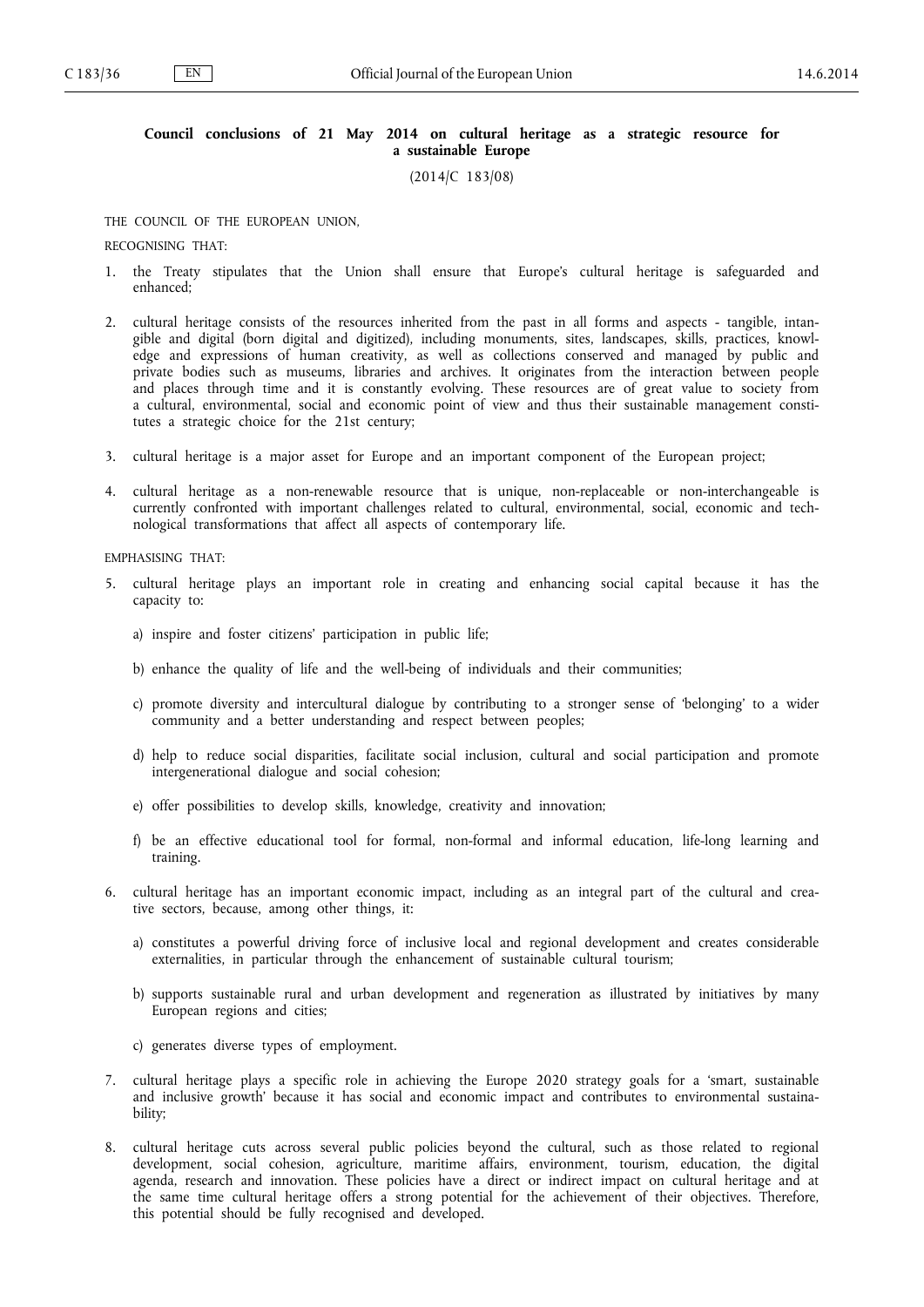CALLS ON MEMBER STATES AND THE COMMISSION, WITHIN THEIR RESPECTIVE SPHERES OF COMPETENCE AND WITH DUE REGARD TO THE PRINCIPLE OF SUBSIDIARITY, TO:

- 9. recognise the intrinsic value of cultural heritage and deploy the potential of culture and cultural heritage as a shared strategic resource for developing a society based on democratic, ethical, aesthetic and ecological values, in particular in a moment of crisis;
- 10. reinforce dialogue with the cultural heritage stakeholders to identify and implement coordinated policies and actions for the sustainable management and development of cultural heritage, as well as promote collabora tion with international and intergovernmental organisations, in particular with the Council of Europe;
- 11. mobilise available resources for supporting, enhancing and promoting cultural heritage via an integrated, holistic approach, while taking into account its cultural, economic, social, environmental and scientific components;
- 12. contribute to the mainstreaming of cultural heritage in national and European policies;
- 13. identify and build on the synergies created between the EU and national public policies beyond cultural policy, such as regional development, cohesion, agriculture, maritime affairs, environment, energy and climate change, tourism, education, research and innovation with a view to creating added value;
- 14. where possible, improve access to funding, make full use of available programmes for the public and private sector, and encourage investment in cultural heritage as a part of integrated strategies for sustainable local and regional development within available national and EU programmes, as well as within the EU Structural Funds in accordance with partnership agreements;
- 15. continue to support the EU action for the European Heritage Label ( 1 );
- 16. continue to promote education on cultural heritage, raise public awareness on the potential of cultural heritage for sustainable development and to encourage public participation, especially of children and young people, in cooperation with civil society;
- 17. improve the collection and analysis of qualitative evidence and quantitative data, including statistics, on cultural heritage;
- 18. encourage the funding, development and dissemination of digital cultural content as well as the availability of innovative heritage-related services of cultural and educational value to citizens, and promote public access to those digital heritage resources and services, including via Europeana.
- CALLS ON MEMBER STATES TO:
- 19. promote long-term heritage policy models that are evidence-based and society- and citizen-driven;
- 20. enhance the role of cultural heritage in sustainable development, focusing on urban and rural planning, redevelopment and rehabilitation projects;
- 21. encourage networking and partnerships between cultural heritage and other policy fields, between public and private actors in all relevant domains and on different levels of governance;
- 22. consider including cultural heritage in the framework of the next Council Work Plan for Culture which will be implemented from 2015 onwards;
- 23. enhance cross-border, interregional and transnational cooperation on cultural heritage issues with relevant stakeholders,

<sup>(</sup> 1 ) OJ L 303, 22.11.2011, p. 1.